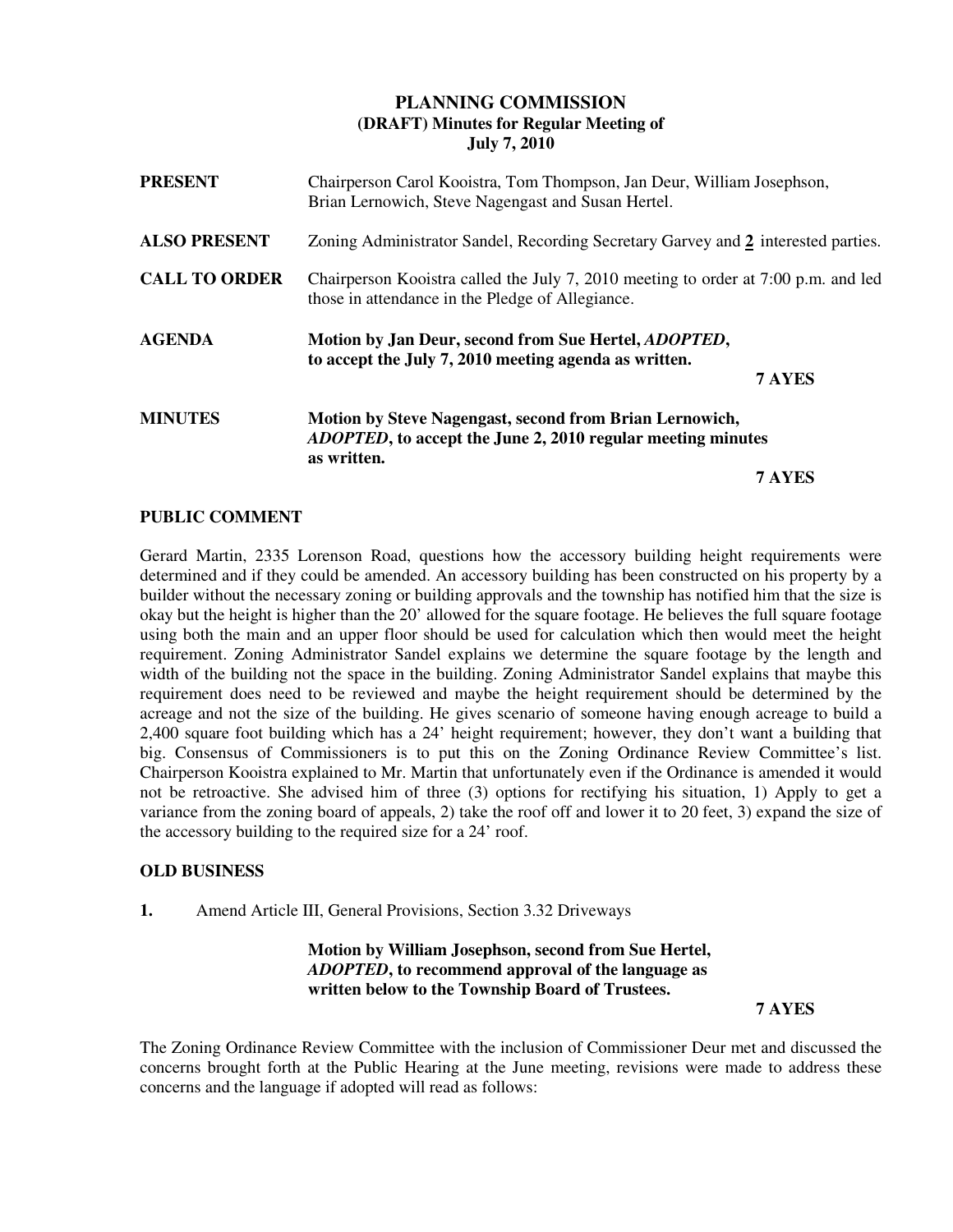#### **SECTION 3.32 DRIVEWAYS**

Each building site is to be serviced by a driveway. All new driveways must have a travel surface of 12 foot wide constructed of gravel, concrete, asphalt, crushed limestone, crushed concrete, slag or combination of these or other materials as may be approved by the Zoning Administrator with an additional cleared 3 feet on each side, a cleared height of 13 ½ feet and for every 400 foot interval a 20 X 80 foot area for pass or repass of emergency vehicles. Driveways shall not be closer than 80 feet to an intersection, except for exceptional circumstances as approved by the Fruitland Township Board, or their designated representative, and the Muskegon County Road Commission. Except for building sites on private streets, an approved driveway permit must be obtained from the Muskegon County Road Commission (MCRC) and submitted to the Building Inspector prior to the issuance of a building permit. Adjacent to and on both sides of a driveway, the area between the right-of-way line and the pavement edge shall be maintained clear of any objects that obstruct the vision of the roadway from the driveway.



#### **2.** Review Sign Ordinance

After a lengthy discussion regarding frequency lights can blink, definition of blinking and flashing, consensus was to have the Zoning Ordinance Review Committee with the inclusion of Commissioner Deur review the Sign Ordinance, especially Section 17.03 Signs Prohibited which reads as follows:

#### **SECTION 17.03 SIGNS PROHIBITED**

The following types of signs are expressly prohibited:

- A. Signs that have flashing, moving, oscillating or blinking lights, any visible moving part, visible revolving parts, or visible mechanical movement of any description or other apparent visible movement achieved by electrical, electronic, or mechanical means, including intermittent electrical pulsations or by action of natural wind currents, or that revolve or have other visible moving parts (excluding time temperature and barber shop poles signs.
- **3.** Zoning Ordinance Review Committee Update

Commissioners Josephson and Thompson met and compared the Future Land Use Map with the Current Zoning Map for possible discrepancies and have provided a list to be taken under advisement and for review for discussion at the August meeting.

#### **ADJOURNMENT**

 **Motion by Sue Hertel, second from Jan Deur,** *ADOPTED***, to adjourn the July 7, 2010 regular meeting at 8:30 p.m.**